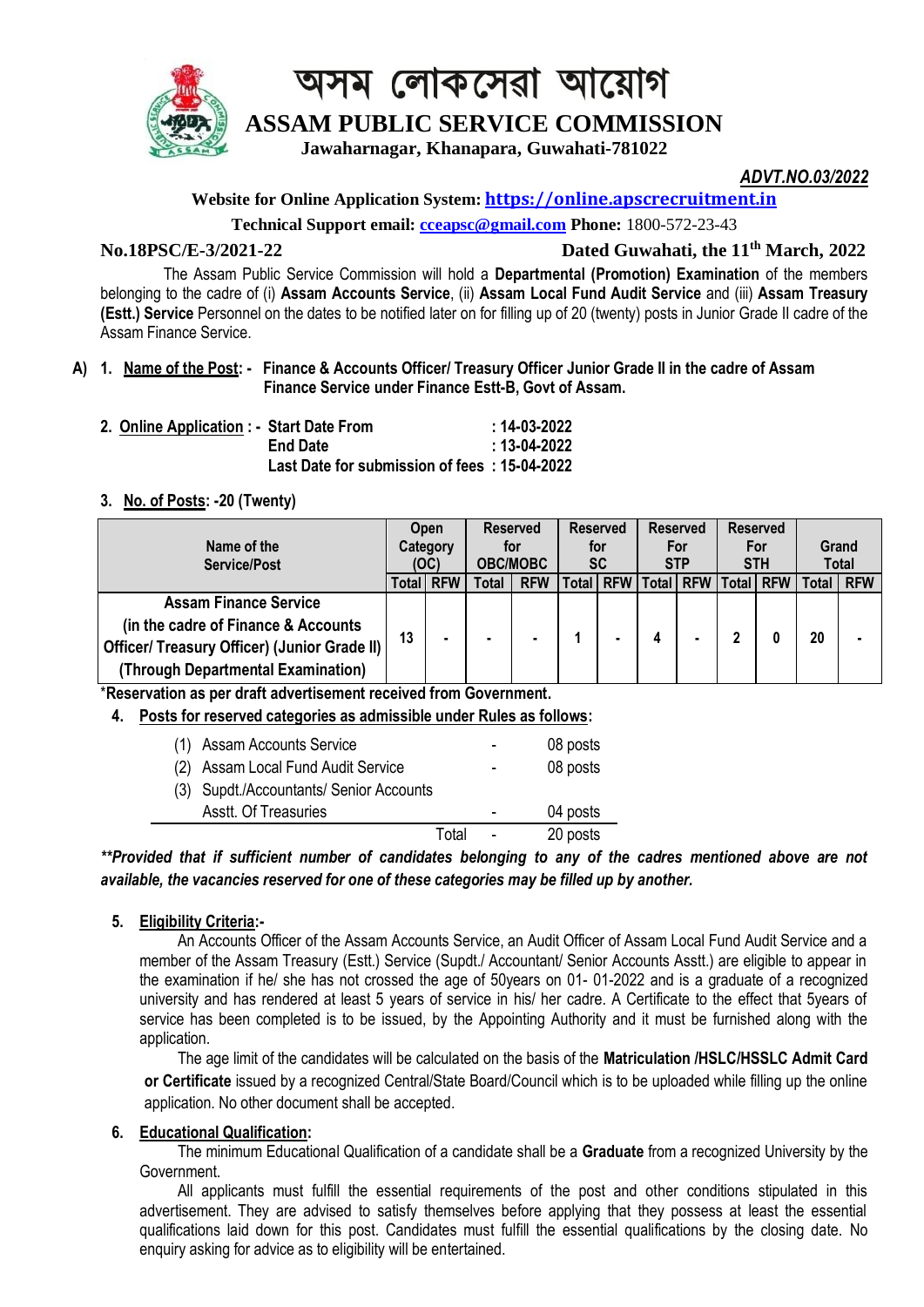#### **NOTE-I: The candidates applying for the Post should ensure that they fulfill all the eligibility conditions for recruitment to the Post. If on verification at any stage, it is found that they do not fulfill any of the eligibility conditions; their candidature for the Post will be cancelled by the Commission.**

#### **APPLICATION FEES:**

Under the Digital India initiative by Ministry of Electronics and Information Technology (MeitY), Government of India, APSC has decided to launch its Online Recruitment portal with the help of CSC-SPV, a MeitY approved organization, which will charge a processing fee of Rs. 30.00/- + 18% tax = Rs.35.40/- from each candidate.

| SI.<br>No     | <b>Category</b> | <b>Application fee</b><br>(Rs) | <b>Processing Fee</b><br>Charged by CSC-<br>SPV (Rs) | Taxable amount<br>on processing fee<br>(Q(18%) | <b>Total Amount</b><br>(Rs) |
|---------------|-----------------|--------------------------------|------------------------------------------------------|------------------------------------------------|-----------------------------|
| . .           | General         | 250                            | 30                                                   | 5.40                                           | 285.40                      |
| ົ<br><u>.</u> | SC/ST/OBC/MOBC  | 150                            | 30                                                   | 5.40                                           | 185.40                      |

a) Applications without the prescribed fee would not be considered and summarily rejected. No representation against such rejection would be entertained.

**b) Fee once paid shall not be refunded under any circumstance nor can the fee be held in reserve for any other examination or selection.**

#### **SC/ST/OBC**

Candidates claiming reservation in SC, ST or OBC/MOBC category, they must upload certificate in support of his/her claim from competent authority of the State of Assam. The certificate must be obtained within the closing date of online application and no claim in this regard will be entertained afterwards.

#### **HOW TO APPLY**

- 1. Applicants are required to apply online through APSC's recruitment website. No other means/ mode of application will be accepted and the Application will be summarily rejected.
- 2. Applicants who have not registered yet, in Online Recruitment Portal of APSC are first required to go to the APSC's recruitment website [https://online.apscrecruitment.in](https://online.apscrecruitment.in/) and register themselves by clicking on 'Register Here' link and complete the **One Time Registration (OTR)** process by providing relevant details.
- 3. CANDIDATES ARE ADVISED TO REGISTER WITH VALID AND ACTIVE E-MAIL ADDRESS & MOBILE NUMBER.
- 4. After creating an account, applicants need to login with the credentials.
- 5. After login, applicant will be able to see the live advertisements of APSC in 'Apply Section'.
- 6. The applicants are advised to read the eligibility criteria and other relevant details carefully before applying for the advertisement. Mandatory fields in the online form are marked with \* (asterisk) sign.
- 7. Applicant can click on 'Apply' to fill up the application form.
- 8. Candidates must submit the details of documents like Certificate No., Issue date, Issuing authority and upload the documents/certificates (whenever asked for) in support of the claims made by them in the Application Form like, Date of Birth, Experience, Qualification(s) etc. or any other information, in **pdf/jpeg** file in such a way that the file size does not exceed **200 KB** and is legible when a printout taken. For that purpose, the applicant may scan the documents/certificates in **200 dpi grey scale**.
- 9. Document details submitted in the online application form will be verified at the time of document verification.
- 10. An applicant is required to upload the scanned images of his/her recent photograph and signature in JPG/JPEG format.
	- a. Size of the photograph (passport size) (Max size–200 KB)
	- b. Size of the signature (Max size–200 KB)
- 11. Applicant should carefully fill all the information as asked in the application form and click on the declarations checkbox to enable the 'Preview' button before final submission.
- 12. Applicants must ensure all relevant fields in the application are filled in correctly before final submission, since editing/cancellation after final submission will not be allowed.
- 13. After previewing the details filled in by the applicant he/she can either click 'Submit' for final submission or click 'Cancel' button for necessary corrections before final submission of the Application Form**.**
- 14. On completion of form submission applicant has to pay application fee along with processing fee as applicable.
- 15. Application fee once paid by the applicant will not be refunded.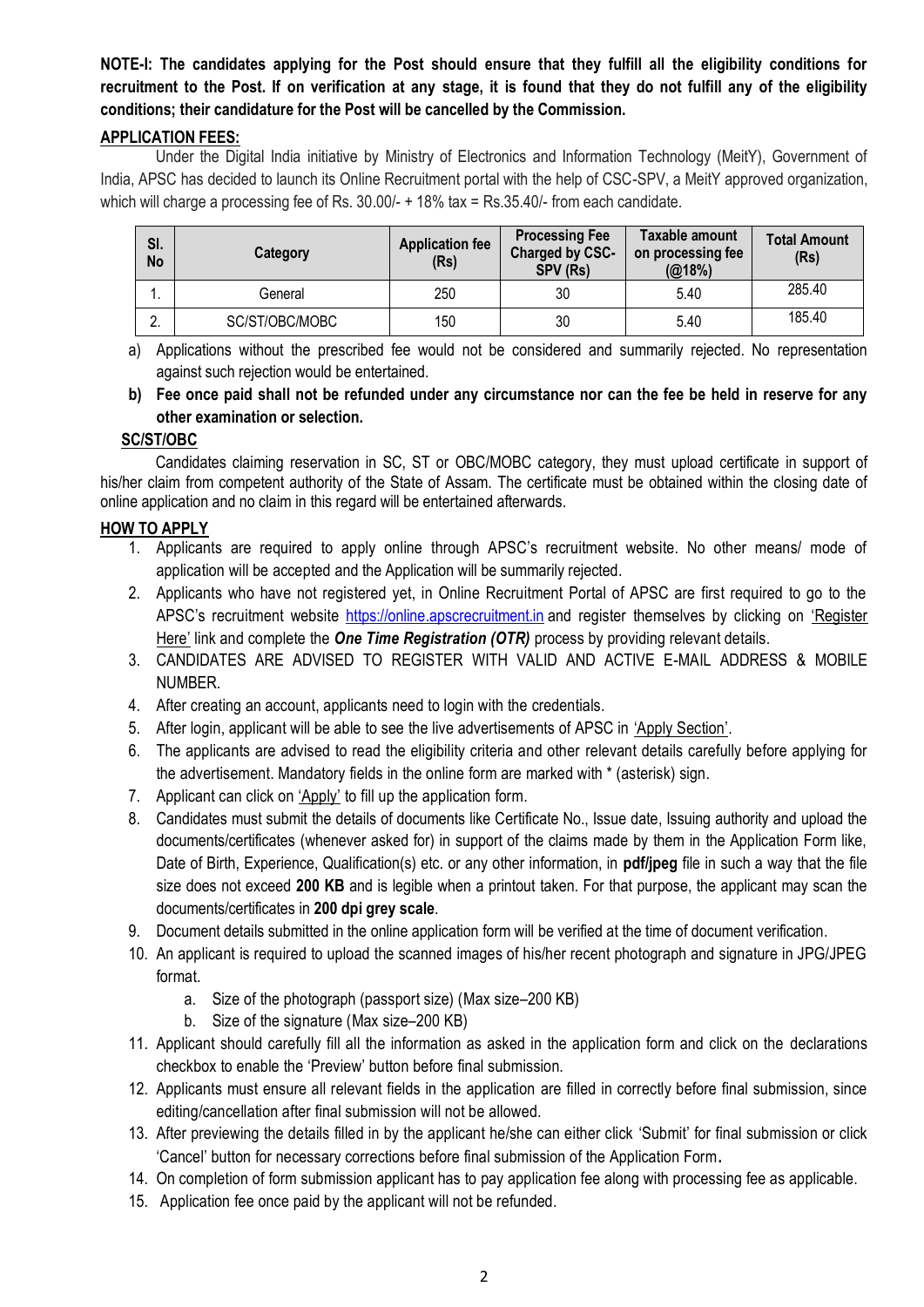- 16. In case of failure of the payment applicant should click on button **'Validate Payment'** to verify the payment from bank. In instances of double debit i.e. amount debited twice for the same transaction, the bank will automatically refund the fee to the applicant within 5-7 working days.
- 17. On successful completion of your complete application, an auto-generated email message will be sent on your registered email-id.
- 18. Applicant's application will not be considered if fee is not paid for that application.
- 19. Applicant may also fill their online form through Common Service Centers. Applicants without debit card/Internet banking may visit nearest CSCs.
- 20. After submitting the Online Application, the candidates are required to take out a print out of the finally submitted Online Recruitment Application and retain the hardcopy of the Online Application Form.
- 21. The candidates are advised to submit the Online Recruitment Application well in advance without waiting for the closing date.
- 22. For any payment related issues, one can reach the following helpdesk numbers GRAS Helpline (Telephonic):**1800-212-11-88-66** (From **10:00 AM** to **6:00 PM** on all working days) GRAS Helpdesk- <https://assamegras.gov.in/helpdesk/>
	- **1.** Click **'Submit a ticket'** Click **'Payment Related'**
	- 2. Fill-in your payment related details. Click **'Submit ticket'**
	- Bank For any bank related issue we suggest applicants to contact their respective bank branches.
	- 23. For any other issues related to online application form you can contact the following-
		- Email: [cceapsc@gmail.com](mailto:cceapsc@gmail.com)

Contact No: 1800-572-23-43 (From **10:00 AM** to **5:00 PM** on all working days)

#### **POINTS TO NOTE:**

- 1. The decision of the Commission as to the eligibility or otherwise of a candidate for admission tothe examination shall be final.
- 2. No Travelling Allowances is admissible for the journeys performed in connection with the aboveexamination.
- 3. All correspondences must be addressed to the Secretary, Assam Public Service Commission, Jawaharnagar, Khanapara, Guwahati-22.

#### **DOCUMENTS/CERTIFICATES TO BE PRODUCED AT LATER STAGE.**

 The hardcopy of the online application and the following Original Documents/Certificates along with **Self-attested** copies of documents and Intimation Letter/Admit Card for written examination are to be produced at later stage during document verification, failing which the candidature of the candidate is liable to cancellation.

Following documents are to be produced at the time of document verification:-

- a) Matriculation/10th Standard/HSLC Admit Card/Pass Certificate issued by Central/State Board clearly indicating Date of Birth in support of their claim of age.
- b) Certificates & Mark sheets of all examinations from HSLC onwards up to the level of qualifying examination.
- c) Graduation Degree certificate along with mark-sheets pertaining to all the academic years as proof of educational qualification claimed.
- d) Experience certificates, whenever specifically mentioned in the advertisement (The experience column of the online application form should be filled as and when specifically mentioned in the advertisement/online application form)
- e) Caste certificate in Assam Govt. format by candidate seeking reservation as SC/ST/OBC/MOBC, from the competent authority indicating clearly the candidate's Caste, the Act/Order under which the Caste is recognized as SC/ST/OBC/MOBC and the village/town the candidate is ordinarily a resident of.
- f) Documentary support for any other claim(s) made.

**NOTE I:** Date of birth mentioned in Online Recruitment Application is final. No subsequent request for change of date of birth will be considered or granted. No document other than the Matriculation /HSLC/HSSLC Admit Card or Certificate, in which the date of birth is recorded, will be accepted by the Commission for determination of age.

**NOTE II:** Candidates are warned that they should not furnish any particulars that are false or suppress any material information in filling up the application form. Candidates are also warned that they should in no case correct or alter or otherwise tamper with any entry in a document or its attested/certified copy submitted by them nor should they submit a tampered/fabricated document. If there is any inaccuracy or any discrepancy between two or more such documents or their attested/certified copies, an explanation regarding this discrepancy should be submitted.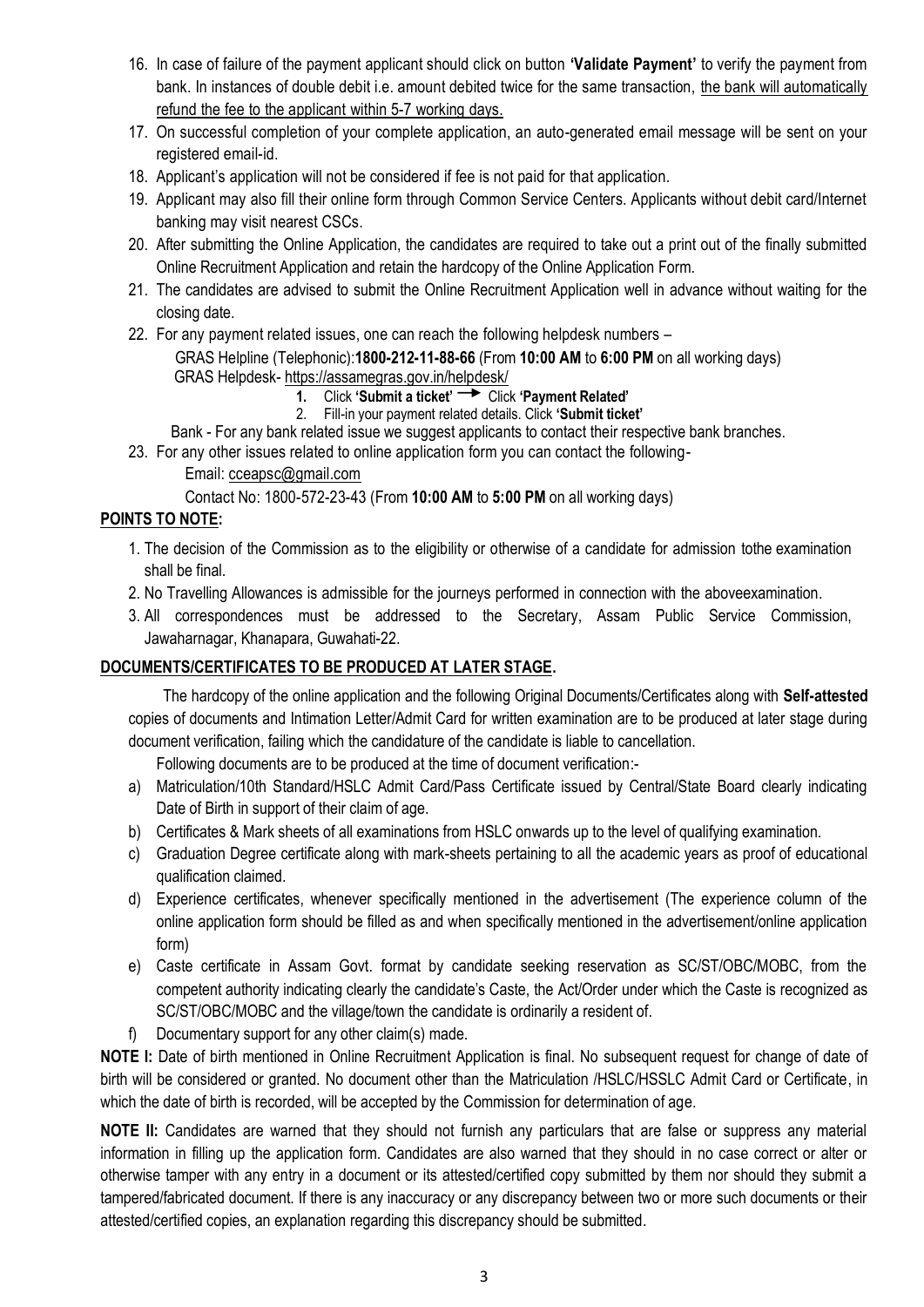#### **RULES AND SYLLABUS RELATING TO THE SUBJECT FOR DEPARTMENTAL (PROMOTION) EXAMINATION FOR RECRUITMENT TO THE CADRE OF ASSAM FINANCE SERVICE JUNIOR GRADE –II.**

| <b>Subjects</b>                                          | <b>Time</b> | <b>Maximum</b><br><b>Marks</b> | <b>Minimum</b><br><b>Passing Marks</b> |  |
|----------------------------------------------------------|-------------|--------------------------------|----------------------------------------|--|
| Paper-I                                                  |             |                                |                                        |  |
| <b>General Accounts</b>                                  | 3 hours     | 150                            | 80                                     |  |
| (With Books)                                             |             |                                |                                        |  |
| Paper-II                                                 |             |                                |                                        |  |
| <b>Fundamental Rules and Subsidiary Rules, Financial</b> | 3 hours     | 150                            | 80                                     |  |
| <b>Rules and Treasury Rules</b>                          |             |                                |                                        |  |
| (Without Books)                                          |             |                                |                                        |  |
| Paper-III                                                |             |                                |                                        |  |
| <b>Commercial Book Keeping (Charter's Advance</b>        | 3 hours     | 150                            | 80                                     |  |
| Accounts, 4th Edition, Reprint 1955 or latest)           |             |                                |                                        |  |
| (Without Books)                                          |             |                                |                                        |  |
| Paper-IV                                                 |             |                                |                                        |  |
| <b>Constitution of India and Public Finance.</b>         | 3 hours     | 150                            | 80                                     |  |
| (Without Books)                                          |             |                                |                                        |  |

#### **Syllabus for Examination will be as follows:**

#### **1. Paper-I: General Accounts. (With Books)**

Group-I:

- Accounts Code Vol-I and II (Complete)
- Assam Budget Manual, Audit Code (Section III, IV and V)

Group-II:

- Accounts Code Vol-III,
- Central Public Works Department Code and Assam Public Works Department Code,
- Assam Financial Rules (Chapters XI, XII, XIII)

## **2. Paper-II: Fundamental Rules and Subsidiary Rules, Financial Rules and Treasury Rules (Without Books)**

Group-I:

- Fundamental Rules and Assam Subsidiary Rules (Complete).
- The Civil Service (Classification, Control and Appeal) Rules.
- Assam Pension Manual (Complete).

#### Group-II:

- Assam Financial Rules (complete excluding Chapter XI, XII and XIII).
- Treasury Rules Subsidiary Orders framed there under.

## **3. Paper-III: Commercial Book Keeping (Charter's Advance Accounts, 4th Edition, Reprint 1955 or latest)**

#### **(Without Books)**

Chapter-I: Book keeping up-to trail Balance.

- Chapter-II: Trading and profit and loss Accounts and Balance sheet.
- Chapter-III: The correction of errors.
- Chapter-IV: Single Entry and Conversion to Double Entry.
- Chapter-V: Depreciation, Sinking Funds, etc.
- Chapter-VI: Bill of exchange, Promissory Notes, Cheques.
- Chapter-IX: Self Balancing ledger.
- Chapter-X: Capital and Revenue, Revenue Accounts, Receipt and Payment Accounts, Income and Expenditure Accounts.
- Chapter-XII: Partnership Accounts.
- Chapter-XIII: Dissolution of partnership.
- Chapter-XVI: Manufacturing and working Accounts, Stock control.
- Chapter-XVII: Cost Accounts.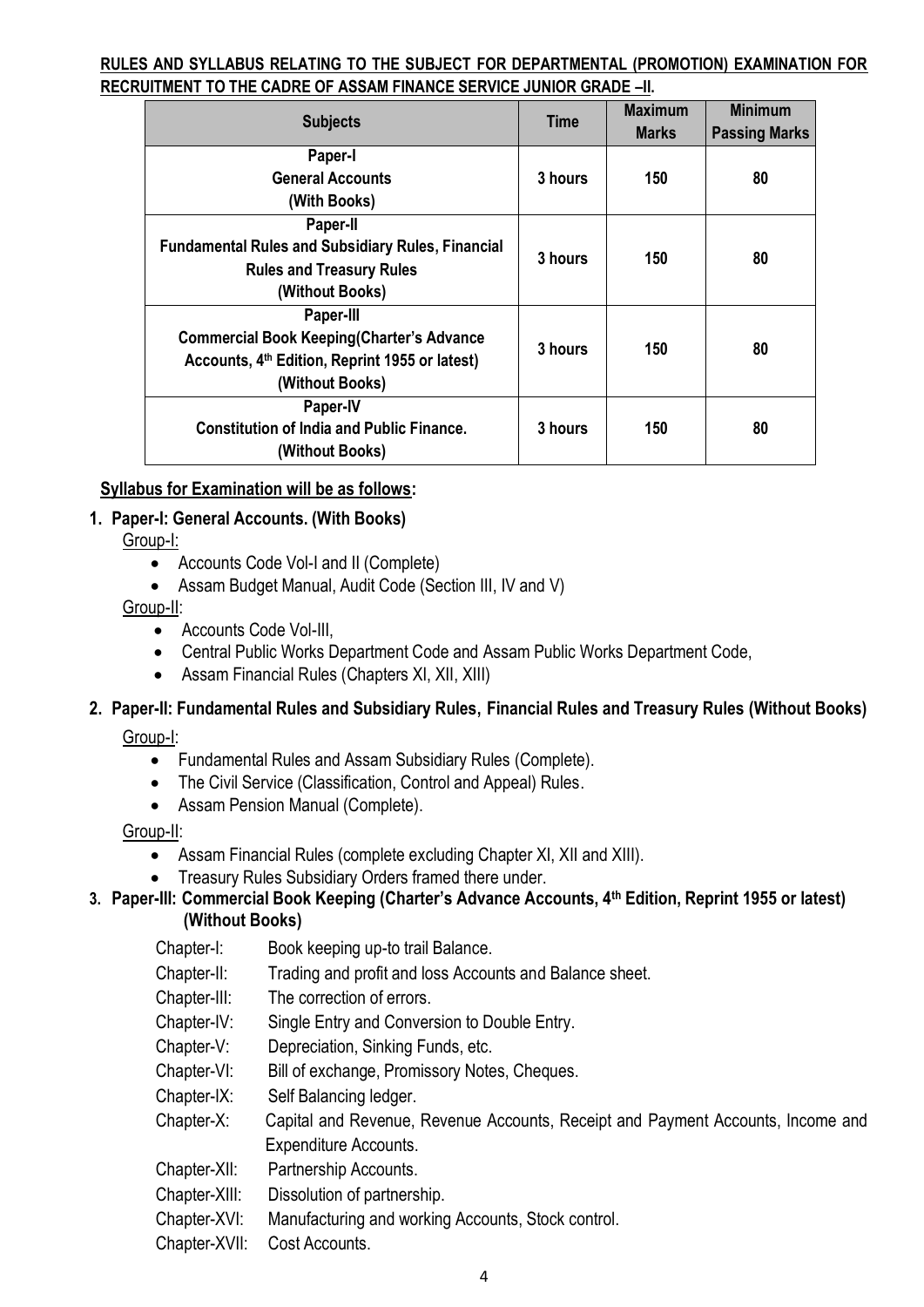#### **4. Paper-IV: Constitution of India and Public Finance (Without Books)**

Group-I:

• Constitution of India:-

Part XII: Finance, Property, Contract and Suit

Part XIII: Trade, Commerce and intercourse within territory of India.

[Commentary on the Constitution of India by Durgadas Basu (2 Vols.) recommended, as the Authoritative reference work]

Group-II:

- 1. Public Finance:- Distinction between Public Finance and Private Finance, Aims of Public Finance, the Principles of minimum expenditure, the Principle of maximum advantage and the principal of full employment.
- 2. Sources of Public Revenue: Tax Revenue and Non-Tax Revenue, Tax fee, price and special assessment.
- 3. Principles of Taxation:- Adam Smith's Cannons of Taxation- Benefit Theory, Cost of ServicePrincipleand the "Abilitytopay"theory-Interpretationof "Ability on the lines ofSacrifice". The principle of "Equality of Sacrifice" and the principle of the "Least Aggregate Sacrifice".
- 4. Classification of Taxes:
	- a) Direct versus Indirect taxes.
	- b) Proportional progressive, regressive and digressive taxes.
	- c) Taxes on Income versus Taxes on Capital.
	- d) Excise and Tariff duties, Revenues Tariff and Protective tariff.
	- e) Singletax, Multiple tax, and Plural tax-pros and cons of each mode of taxation.
- 5. Taxable Capacity:- Factors of determinants.
- 6. Incidence of Taxation:- Impact, Incidence and Shifting- general principles governing the incidence of particular taxes,
	- (a) tax on economic rent,
	- (b) tax on land,
	- (c) tax on building,
	- (d) tax on monopoly,
	- (e) income-tax,
	- (f) Import and export duties, capitalization or amortization of taxes.
- 7. Effects of Taxation on production:- Effects on the ability to work and save, effect on the desire to work and save and effects on the distribution of economic resources between different employments and localities, with particular reference to Income tax, Death duty or Estate duty or Inheritance tax, taxation of unearned increment and the capital gains tax, General effects of taxation on distribution of wealth.
- 8. Public Expenditure:- Classification of Public Expenditure
	- (a) Union or Central expenditure, State or Provincial expenditure and local expenditure.
	- (b) Productive versus Unproductive expenditure.
	- (c) Grants versus Purchase precis.
	- (d) Rural expenditure versus Transfer expenditure. Effect of public 'expenditure on production, distribution and employment of resources.
- 9. Public Debts:- Classification of Public Debts
	- (a) Dead weight debts, passive debts and active debts.
	- (b) Funded and unfunded debts.
	- (c) Internal debts and external debt-

Occasions for public borrowings- loans versus taxes as method of war finance-Burden of public debts- economic effects of public debts. Effects on money supply,